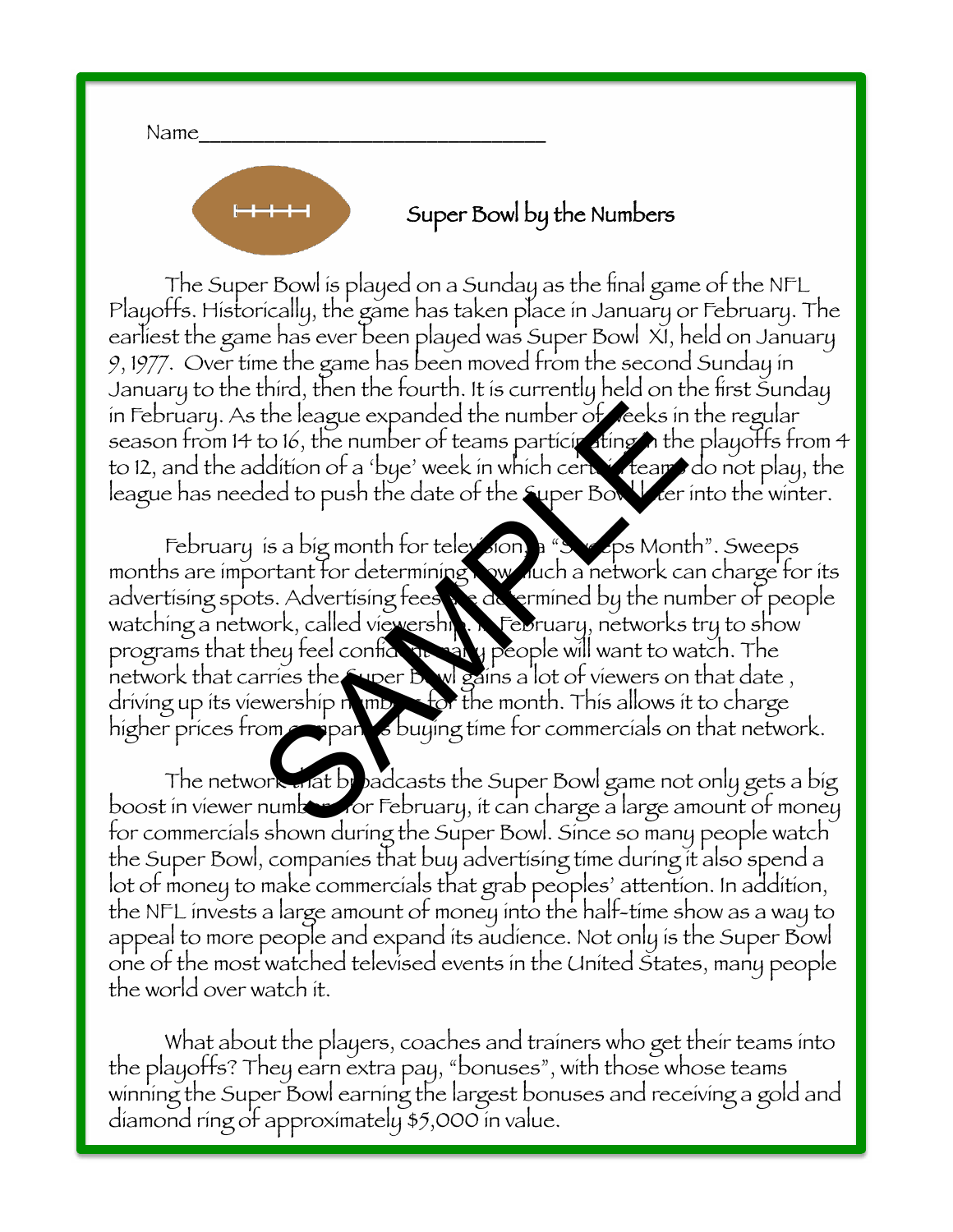### Roman Numerals

Every Super Bowl has a number. The numbers used are not those we see every day. They are called Roman Numerals. Roman numerals are a fun puzzle to solve. We see them used in credits at the end of movies, as chapter headings, and in the Super Bowl! Learn how they work and crack the code. Roman numerals use letters to represent numbers. The table below explains how.



In the Roman Numeral system, letters are combined to make larger and smaller numbers. For example, the first Super Bowl was Super Bowl I. The second was Super Bowl 11 (one plus one), and the third was Super Bowl III. However, the next was not IIII, as you might expect. A shorter method is used. Since 'V' represents five, placing an 'I' (one) in front of it means "one less than five", or four. That Super Bowl was Super Bowl IV. The one after that was Super Bowl V, and the next one uses  $\forall$ ' + 'I' for Super Bowl VI! A letter in front of another means subtract that amount from the following number. A letter following another means add that amount to the number before it.

Try this out on the Super Bowl numbers on the next page.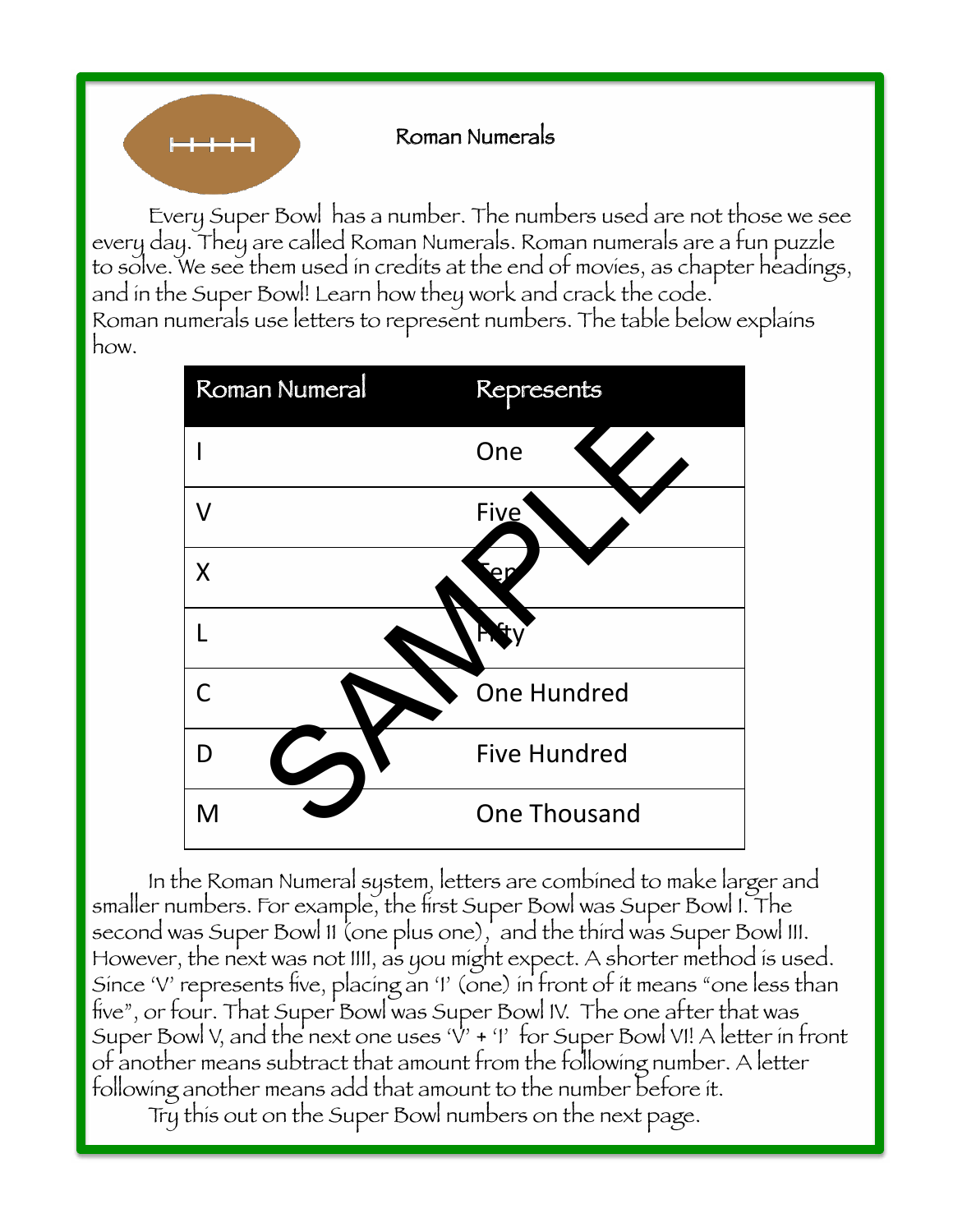| Name                                                                                   |
|----------------------------------------------------------------------------------------|
| Super Bowl<br>True or False?                                                           |
| The name of the pro football championship game game has always<br>been the Super Bowl. |
| The first Super Bowl was held in January of 1967.                                      |
| There are two conferences in the NFL, the NFC and AFC.                                 |
| The trophy received by the winning team is named after a famous<br>team owner.         |
| The first team to win the Super Bowl was the Green Bay Packers.                        |
| The Super Bowl has always taken reace in January.                                      |
| The number of weeks in the real arrothall season is now 14.                            |
| Twelve teams compete in a e playoffs.                                                  |
| The NFL created the nalftime show in order to expand the audience<br>for the game.     |
| The only one to benefit from getting a lot of people to watch is the<br>NFL.           |
| The players on the team that wins the Super Bowl gets a bonus and<br>a gold football.  |
| The NFL has only allowed the Super Bowl to be played on fields in<br>warm climates.    |
| In 2014, a $30$ -second commercial cost $$4,000,000$ .                                 |
| At one Super Bowl, the two head coaches were brothers.                                 |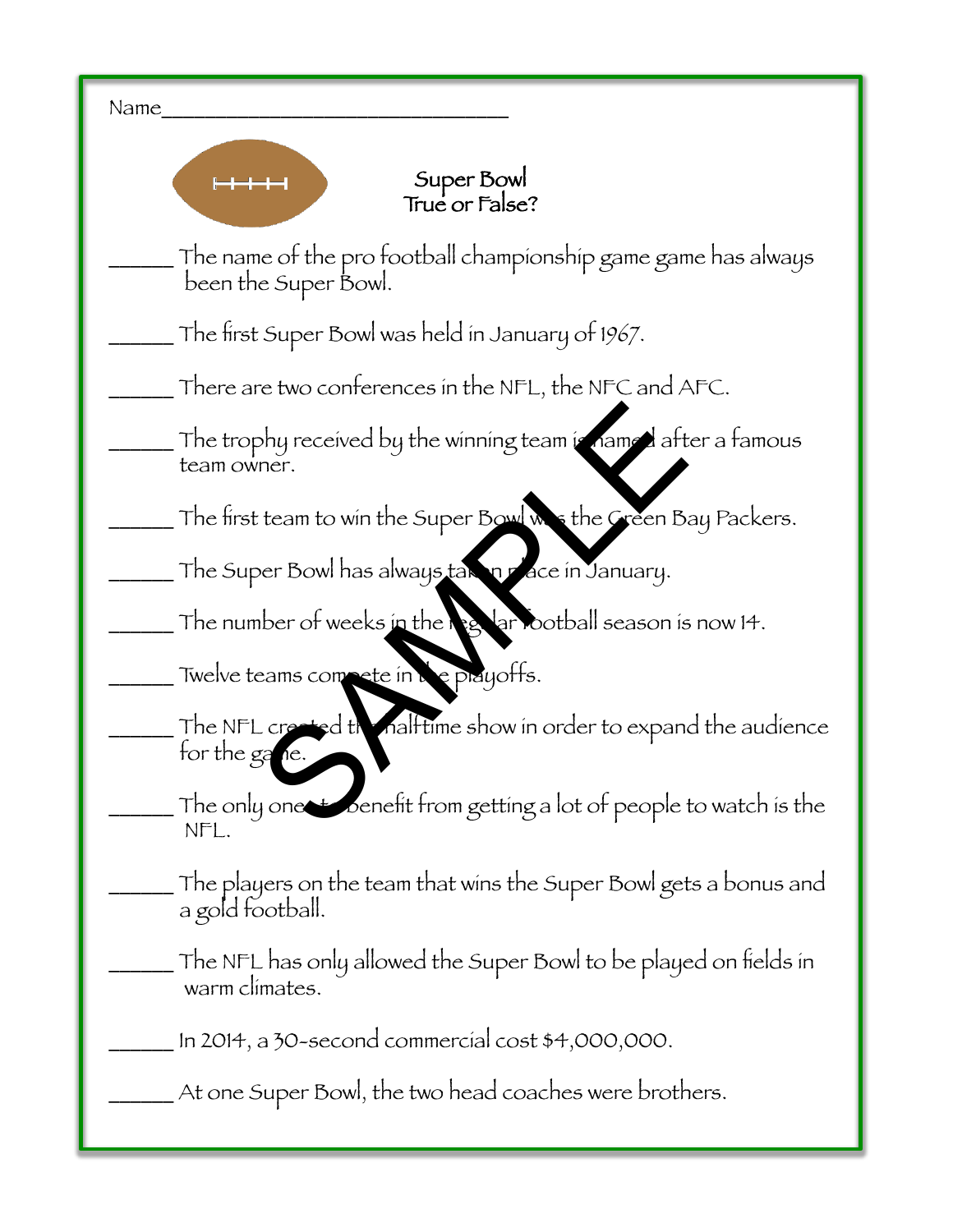#### Super Bowl XXV - January 27, 1991 New York Giants 20, Buffalo Bills 19

Tampa Stadium, Tampa, Florida

The first of Buffalo's four straight Super Bowl losses, Super Bowl XXV will be remembered for the Bill's Scott Norwood's missed field goal.

The game was a tight struggle between Buffalo's powerful offense and New York's stingy defense. In the last minutes of the game and trailing by a point, Buffalo marched down the field with time left for one more play. Norwood then missed a 47 yard field goal attempt and the Giants won the game.

# Super Bowl XXXVI – February 3, 2002

New England Patriots 20, St. Louis Kams Louisiana Superdome, New Orleans, louisiana

Super Bowl XXXVI was played a week after **Figinally scheduled due to the 9/11** attacks that took place earlier in the season. With United States still recovering from the attacks this exciting game helped real the nation.

The St. Louis Rams were heavily fail red with their high powered passing game, known as the "Greatest Show on Turt." The young Patriots jumped out to a big lead early in the game forcing the Rams to make a furious comeback, tying the game with two minutes left. Super Bowl XXXVI – February 3, 2022<br>
New England Patriots 20, St. Louis Xams 7<br>
Louisiana Superdome, New Orleans, Siana<br>
XXXVI was played a week after riginally sonedul<br>
blace earlier in the season<br>
is exciting game helped

At that point, inexperienced New England quarterback Tom Brady drove the Patriots down the field setting up a long field goal on the last play of the game for a Patriots victory.

# Super Bowl XLII – February 3, 2008

New York Giants 17, New England Patriots 14 University of Phoenix Stadium, Glendale Arizona

The Patriots entered Super Bowl XLII undefeated, having won all 16 regular season games (including a game against the Giants) and 2 playoff games. Despite being the underdog, New York kept the game close.

Late in the 4<sup>th</sup> quarter, the Giants found themselves trailing and needing a big play. New York's quarterback Eli Manning dropped back to pass and 3 times was almost tackled by New England rushers. Finally in desperation Manning hurled the football 40 yards downfield where it was "caught" by David Tyree, pinning the ball between his hand and his helmet. A few plays later the Giants scored to win the game.